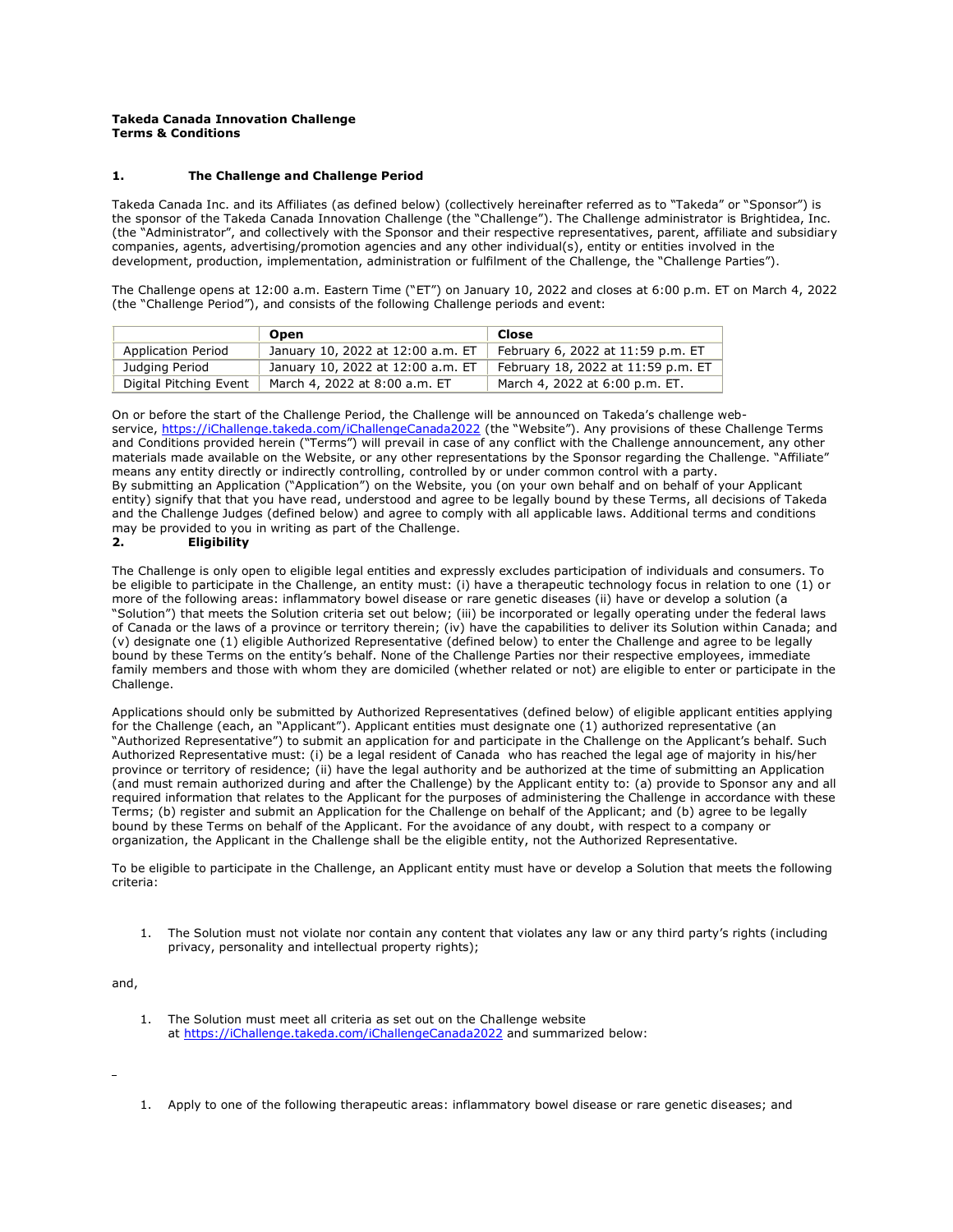2. Provide an approach to addressing one (1) of the following fields:

#### • **Early Diagnosis**;

o Reducing the time to diagnosis and treatment is fundamental across therapeutic areas. Solutions could include building disease awareness, digital tools to support HCP investigations or facilitate expert consultation for clinical management, personalized risk prediction, or detecting early signs of a disease within clinical data.

o Takeda is looking for technologies supporting early diagnosis that utilize AI, ML, NLP, data capture and access, digital biomarkers, clinical decision support, virtual peer-peer consults, awareness building, AR/VR, gamification and beyond.

#### • **Integrated and Personalized Care**

o Takeda is focused on solutions that improve and individualize patient care and disease management by facilitating care planning or coaching, predicting risk, providing treatment decision support, or monitoring/assessing the real-world impact of therapy.

o Takeda is interested in integrated and personalized care through AI, ML, NLP, telehealth, remote monitoring, patient segmentation for personalization of care, sensing and wearables, virtual device training, capture/analysis of patient reported outcomes/QoL data and more

#### **3. Application Procedure**

The Applicant's Authorized Representative shall submit its Application during the Application Period exclusively by submitting all required information on the Challenge Website (paper Applications will not be considered), in accordance with all instructions provided on the Website. Without limiting the foregoing, the following information will be required in order to submit an Application:

- 1. Applicant and Authorized Representative contact information;
- 2. details of whether the Applicant is incorporated under the federal or provincial/territorial laws of Canada and the Applicant's creation date, website address, funds raised and revenue; and,
- 3. the following information with respect to the Applicant's Solution:
	- 1. Solution name (if different from Applicant name);
		- 2. Type of Solution being developed;<br>3. Description of Solution and techno
		- 3. Description of Solution and technology;<br>4. Capability to deliver your solution within
		- Capability to deliver your solution within the Canadian healthcare environment;
		- 5. Treatment area the Solution impacts;
		- 6. How the Solution benefits patients;
		- 7. How the Solution stands out from competitors;
		- 8. How a partnership with Takeda would help the Applicant;
		- 9. Brief description of the best customer case(s) to date;
		- 10. Why the Applicant team is uniquely qualified to solve the Solution's problem; and,
		- 11. A slide deck presenting the Solution.

In addition to the required information above, at the time of submitting an Application, each Authorized Representative must also signify his/her agreement to be bound by these Terms (on his/her behalf and on behalf of the Applicant) and the Sponsor's Privacy Policy, which is available

at [https://d1dxeoyimx6ufk.cloudfront.net/uploads/NA5/OD8827/A4C9BAFD.pdf.](https://d1dxeoyimx6ufk.cloudfront.net/uploads/NA5/OD8827/A4C9BAFD.pdf) This section does not limit any other consent(s) that an individual may provide the Sponsor or others in relation to the collection, use and/or disclosure of their personal information.

By submitting an Application, the Applicant and the Applicant's Authorized Representative agree that (a) the information provided is complete, correct and accurate in all material respects and that (b) its Application may be rejected or terminated and all Applications submitted by it may be disqualified, if any of the registered information is (or the Sponsor has reasonable grounds to believe it is) incomplete, incorrect or inaccurate. All Applications must be in English. Entry attachments may be submitted in .pdf, .xls, .xlsx, .doc, docx, .ppt, or .pptx formats. Links to publicly available online videos or supplemental information (e.g., YouTube) can be included in your Application. There is a maximum limit of 10 MB for a complete Application, including attachments. Only complete Applications will be considered.

No purchase necessary. The Application is free of charge and without purchase obligation for the Applicant or for the Authorized Representative.

The Sponsor may perform a preliminary relevance check (the "Preliminary Check") during the Application Period, to verify that the Application made by the Applicant are relevant to the purpose of the Challenge and/or comply with these Terms. Takeda shall have the last say in this review. The decision regarding late or non-conforming Applications for Applicants is final. The Sponsor may disqualify any Application and corresponding Applicant if it determines (in its sole discretion) that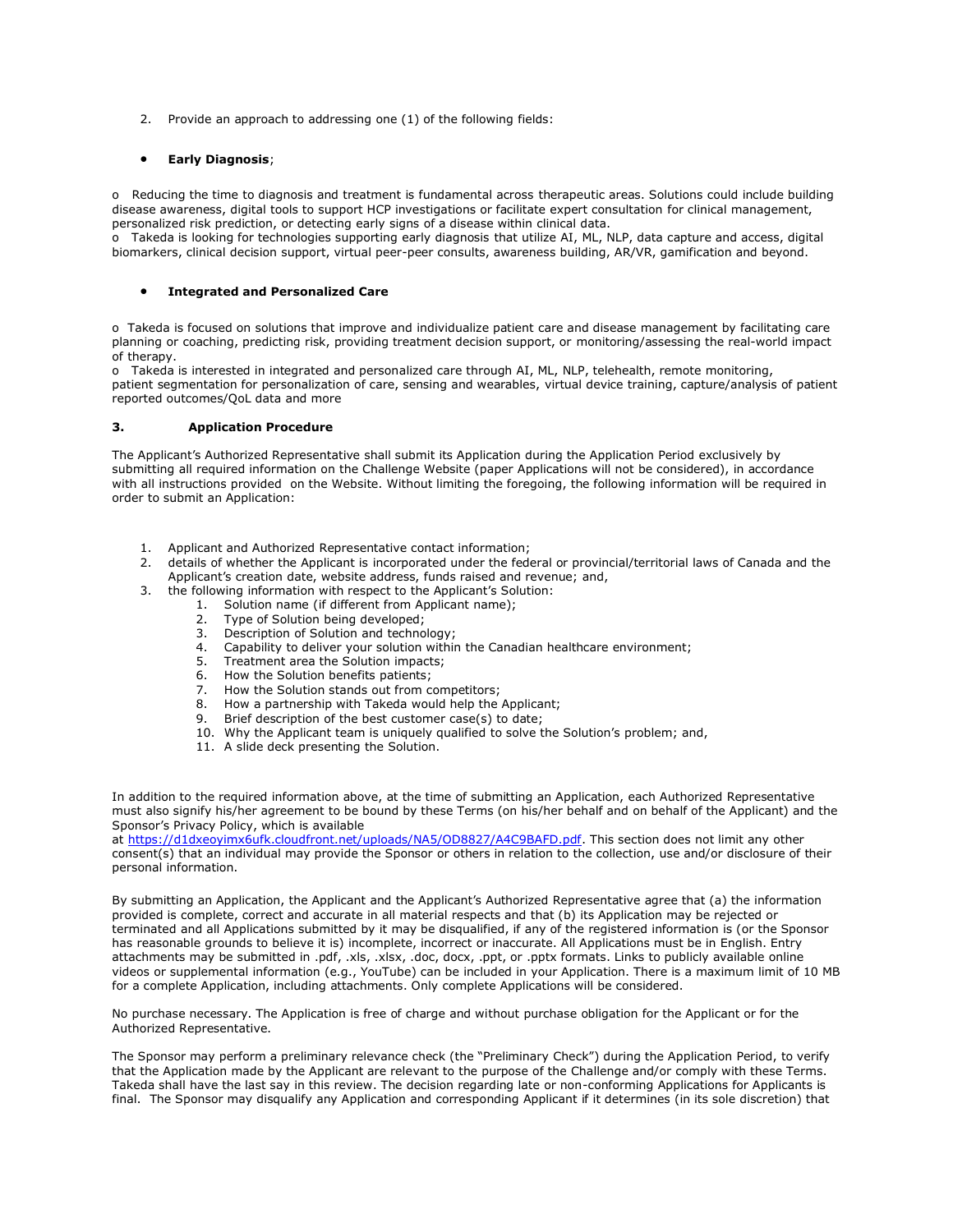the Application (including without limitation, the Solution) does not comply with the requirements above or as otherwise set out within these Terms.

There is a limit of one (1) Application per Applicant. If it is discovered by the Sponsor (using any evidence or other information made available to or otherwise discovered by the Sponsor) that any participant has attempted to exceed any of the limits stated in these Terms and/or disrupt or participate in the Challenge in any other fraudulent or misleading way, then he/she may be disqualified from the Challenge in the sole and absolute discretion of the Sponsor.

#### **4. Representations and Warranties**

Without limiting any of the foregoing, by submitting an Application each Authorized Representative (on its own behalf and on behalf of it's Applicant entity) hereby represents and warrants that:

- 1. the Application (including without limitation, the Solution) is original and that the Applicant has obtained all necessary rights in and to Application (including without limitation, the Solution) for the purposes of entering Application in the Challenge;
- 2. the Application (including without limitation, the Solution) does not contain any reference to or likeness of any identifiable third parties, unless consent has been obtained from all such individuals and their parent/legal guardian if they are under the age of majority in their jurisdiction of residence;
- 3. the Application (including without limitation, the Solution) does not violate any law, statute, ordinance or regulation, and the Solution will not infringe or violate any third party's intellectual property, privacy, personality or other rights;
- 4. the Application (including without limitation, the Solution) will not give rise to any claims whatsoever, including, without limitation, claims of infringement, invasion of privacy or publicity, or infringe on any rights and/or interests of any third party;
- 5. the Application (including without limitation, the Solution) does not contain any material that is defamatory, trade libelous, pornographic or obscene, that endorses, condones and/or discusses any illegal, inappropriate or risky behaviour or conduct; that includes personal information of individuals, including, without limitation, names, telephone numbers and addresses (physical or electronic), except with express consent of the individuals; that includes conduct or other activities in violation of these Terms, all as determined by the Sponsor in its sole and absolute discretion; and
- 6. the Application (including without limitation, the Solution) meets all of the eligibility requirements set out in these Terms.

## **5. Judging and Winner Selection**

#### I. Judging Period

During the Judging Period, a panel of judges (the "Challenge Judges") appointed by the Sponsor at its sole and absolute discretion will judge and assign a score (each, a "Judging Period Score") to each Application on the basis of the below weighted criteria (the "Judging Period Criteria") to select the finalist Applicants (each, a "Finalist"):

| <b>Criteria</b>                                            | Weighting    |
|------------------------------------------------------------|--------------|
| How novel and innovative is the Solution?                  | 33%          |
| How well does the Solution address the Challenge?          | 34%          |
| Applicant's readiness and potential to partner with Takeda | 33%          |
| <b>Total Score</b>                                         | Maximum 100% |

**An Applicant will only be eligible to be selected as a Finalist if the Applicant's Application obtains a Judging Period Score of at least 70%** (the "Minimum Finalist Score"). Each Applicant associated with an Application that obtains one (1) of the top three (3) Judging Period Scores will be selected as a Finalist, subject to obtaining the Minimum Finalist Score. For greater certainty and the avoidance of any doubt, if less than three (3) Applications obtain the Minimum Finalist Score, then only the number of Applicants associated with an Application that obtain the Minimum Finalist Score will be selected as a Finalist.

The odds of being selected as a Finalist depend on the number and calibre (based on the Judging Period Criteria and Minimum Finalist Score) of eligible Applications received. In the event of a tie between two or more Applications based on Judging Period Score, the Applicant associated with the Application – from amongst all such Applications that are tied – with the highest Judging Period Score on the "how well does the Solution addresses the Challenge?" criterion above will be deemed to have obtained the higher Judging Period Score.

The Authorized Representative of each Applicant selected as a Finalist will be notified by email or phone following the close of the Judging Period. Each Finalist will be invited to present their respective Application at the Digital Pitching Event.

II. Digital Pitching Event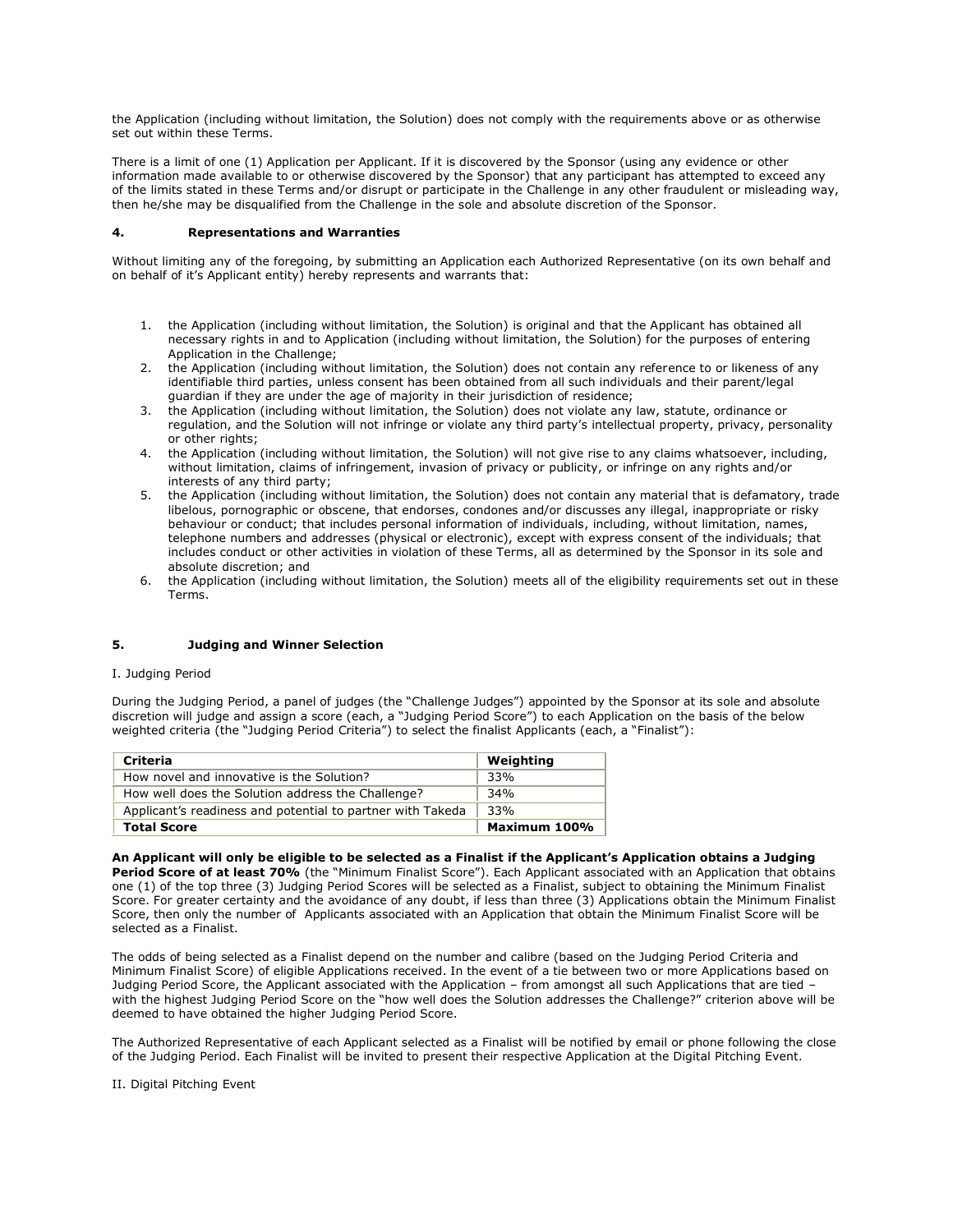During the Digital Pitching Event, representative(s) of each Finalist will have up to ten (10) minutes to present on the Finalist's Application (and corresponding Solution) at the Digital Pitching Event to Challenge Judges. The time, format and other specifics of each Finalist's presentation at the Digital Pitching Event will be determined by the Sponsor, in its sole and absolute discretion, and shared with each Finalist in advance of the Digital Pitching Event.

During the Digital Pitching Event, the Challenge Judges will judge and assign a score (each, a "Digital Pitch Score") to each Application on the basis of the below weighted criteria (the "Digital Pitch Criteria") to select the Award winner(s) (the "Winner(s)").

| <b>Criteria</b>                                            | Weighting    |
|------------------------------------------------------------|--------------|
| How novel and innovative is the Solution?                  | 33%          |
| How well does the Solution address the Challenge?          | 34%          |
| Applicant's readiness and potential to partner with Takeda | 33%          |
| <b>Total Score</b>                                         | Maximum 100% |

**An Applicant will only be eligible to be selected as a Winner if the Applicant's Application obtains a Digital Pitch Score of at least 80%** (the "Minimum Winner Score"). Each Applicant associated with an Application that obtains one (1) of the top two (2) Digital Pitch Scores will be selected as an eligible Winner, subject to obtaining the Minimum Winner Score. For greater certainty and the avoidance of any doubt, **if only one (1) Application obtains the Minimum Winner Score, then only the Applicant associated with that Application will be selected as the eligible Winner**; if no Applications obtain the Minimum Winner Score, then no Applicant associated with an Application will be selected as an eligible Winner and the Award (defined below) will not be awarded in the Challenge.

The odds of being selected as an eligible Winner depend on the number and calibre (based on the Digital Pitch Criteria and Minimum Winner Score) of eligible Applications received. In the event of a tie between two or more Applications based on Digital Pitch Score, the Applicant associated with the Application – from amongst all such Applications that are tied – with the highest Digital Pitch Score on the "how well does the Solution addresses the Challenge?" criterion above will be deemed to have obtained the higher Digital Pitch Score.

The Authorized Representative of the Applicant(s) selected as an eligible Winner will be notified by email following jury deliberations after the close of the Digital Pitching Event (jury deliberations and eligible Winner notification(s) are expected to be completed within three (3) weeks of the close of the Digital Pitching Event).

Notwithstanding the foregoing, the Sponsor reserves the right not to select any Applicant as a Winner if none of the Applicant Applications meets the Minimum Winner Score, as set out above.

Any Applicant which does not abide by the Terms during its Application and at any time during the Challenge will be automatically and without previous notification, disqualified from the Challenge and shall not be awarded.

## **6. Award**

Each Applicant selected as a Winner will be eligible to receive the Challenge award (the "Award") consisting of a direct response about collaboration at the end of the Challenge, the opportunity to benefit from Takeda's internal expertise and international network of partners and suppliers, and funding from Takeda to build a proof-of-concept project with a relevant Takeda team, subject to compliance with these Terms (including without limitation, the Award Terms and completing Takeda's Due Diligence Process and entering into the Funding Agreement with Takeda, as set out below). Up to approximately \$200,000 CAD is available to be awarded to Winner(s) in the Challenge. The total funding amount awarded to a Winner will be determined by the Sponsor, in its sole and absolute discretion on the basis of (a) the number of Winners in the Challenge (for example, if two (2) Winners are selected, the available funding will be divided between each Winner, if one (1) Winner is selected, the available funding will be awarded to the Winner, subject to (b)) and (b) the funding amount required by the proof-of-concept project(s) (for example, if there is only one (1) Winner selected and its proof-of-concept project requires less than \$200,000 CAD funding, then the Sponsor reserves the right to award only as much funding as required for the proof-of-concept project). There is no minimum funding guarantee.

## **7. Confidentiality & Non-Compete**

All the information provided by the Applicants will be non-confidential. The information related to the Application will be managed by the Sponsor and delivered to members of the appointed Challenge Judges for evaluation purposes. All Applicants and Authorized Representatives agree to the publication of their name as well as the names of their collaborators, the company name, Solution and project title as well as the general project description for the above mentioned purposes of promotion.

Applicant acknowledges that Takeda may presently, during the Challenge, and/or in the future be developing internally, or receiving from other parties, ideas, concepts, solutions and information that are similar to the Application. Accordingly, nothing herein shall prohibit Takeda from independently acquiring, developing, or having developed for it, products, concepts, systems, services, or techniques that are similar to or compete with the products, concepts, systems or techniques contemplated by or embodied in the Submission.

## **8. Communication and Privacy**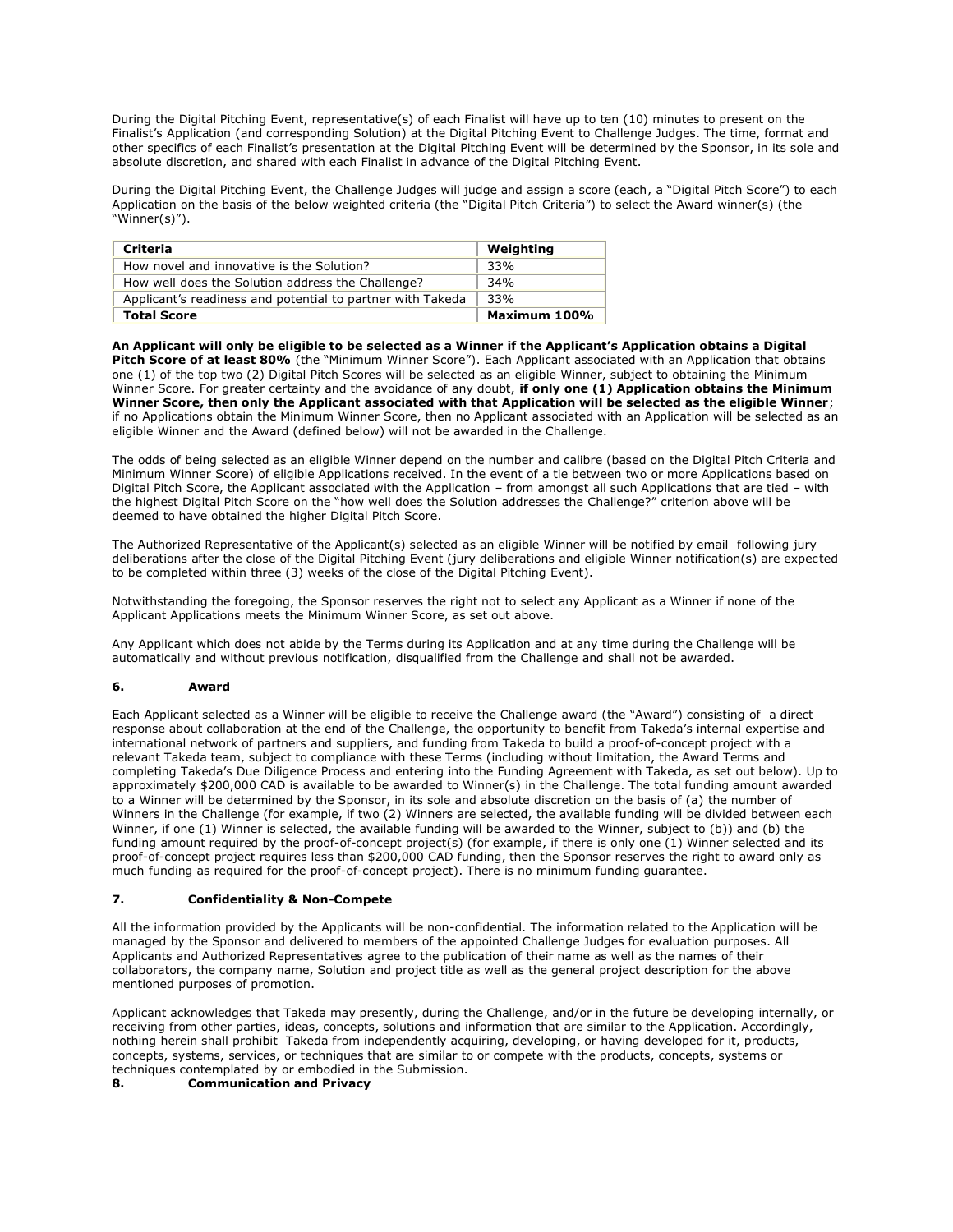For the purpose of communicating on the results of the Challenge, the Winner(s) explicitly authorise Takeda to communicate on their identity (corporate denomination, business activity, team member names) as a result of the Challenge, worldwide in perpetuity, without any financial remuneration in any manner or medium whatsoever. Each Applicant's Authorized Representative undertakes to obtain from the relevant individuals of its team, to the benefit of Takeda, the right to use their surnames, given names, images and any other likeness in any format and regardless of the type of media, for the purpose of such communication of the Challenge results. Use of such data shall be subject to the provisions of these Terms.

By participating in this Challenge, each Authorized Representative (on his/her own behalf and on behalf of his/her Applicant entity) expressly consents to the Sponsor, its agents and/or representatives, storing, sharing and using the information submitted only for the purpose of administering the Challenge and in accordance with these Terms and in accordance with the Sponsor's privacy policy (available

at: [https://d1dxeoyimx6ufk.cloudfront.net/uploads/NA5/OD8827/A4C9BAFD.pdf\)](https://d1dxeoyimx6ufk.cloudfront.net/uploads/NA5/OD8827/A4C9BAFD.pdf). This section does not limit any other consent(s) that an individual may provide the Sponsor or others in relation to the collection, use and/or disclosure of their personal information.

## **9. Award Terms**

In order to be confirmed a Winner, the eligible Winner(s) must successfully complete Takeda's mandatory third party risk management due diligence process (the "Due Diligence Process") and will be required to enter into a funding agreement ("Funding Agreement") with Takeda. The Funding Agreement will address the Winner's proof-of-concept project scope, deliverables, funding terms and payment schedule, intellectual property, and other aspects related to Takeda's funding contribution. The eligible Winner(s) will be encouraged to obtain independent legal advice prior to entering into the Funding Agreement, as it contains material legal terms and long term obligations. The Due Diligence Process will assess risks in connection with the eligible Winner(s). The Due Diligence Process assessment and extent may vary depending on the eligible Winner and the nature of the eligible Winner's proof-of-concept project with Takeda. The risks assessed may include, but are not limited to, risks related to anti-corruption, information protection and cybersecurity, privacy, and other risk areas. In order to complete the Due Diligence Process, the eligible Winner(s) must provide all necessary Winner information to Takeda (by the requested timeline) that is required for Takeda to complete the Due Diligence Process. Award must be accepted as awarded and may not be substituted, assigned or transferred or redeemed for cash, however Takeda reserves the right, at its sole discretion, to substitute an Award (or portion thereof) with one of comparable or greater value. Recipients are responsible for all applicable federal, state and local taxes, if any, as well as any other costs and expenses associated with Award acceptance and use not specified herein or in the Challenge Announcement as being provided. IMPORTANT NOTE: In addition to entering the Funding Agreement and completing the Due Diligence Process, the Sponsor may require, in its sole and absolute discretion, that an eligible Winner's Authorized Representative sign (on its own behalf and on behalf of its Applicant entity) and return the Sponsor's form of declaration and release prior to the Applicant being confirmed as a Winner.

Without limiting the foregoing, by accepting an Award, a Winner and its Authorized Representative hereby: (i) confirm compliance with these Terms; (ii) acknowledge acceptance of the Award funding (as awarded) and that the funding shall be subject to all applicable Funding Agreement terms; (iii) release the Released Parties (as defined below) from any and all liability in connection with this Challenge, their participation therein and/or the awarding and use/misuse of the Award or any portion thereof; (iv) agree to indemnify the Released Parties against any and all claims, damages, liabilities, costs, and expenses arising from the proof-of-concept project and/or use of the funding or any portion(s) thereof; and (v) agree to the publication, reproduction and/or other use of their name, statements about the Challenge and/or other likeness without further notice or compensation, in any publicity or advertisement carried out by or on behalf of Takeda in any manner or medium whatsoever, including print, broadcast or the internet, worldwide and in perpetuity.

# **10. Intellectual property**

All intellectual property rights in the idea or concept presented in the Application, independently of the final results of the initiative, will remain as property of the Applicant. By submitting your Application to the Challenge, the Applicant and Authorized Representative grants Takeda a limited, non-exclusive, royalty free license and right to use the Application to the extent necessary to administer the Challenge in accordance with these Terms, distribute to third parties associated with the Challenge, conduct the Award ceremony and to promote the Challenge including the presentation during the Award ceremony as well as for the press coverage and media follow-up after the ceremony.

Each Applicant and Authorized Representative consents, authorizes and grants to Takeda the irrevocable and unrestricted right and permission to take, copyright, use and publish printed, video, audio, or photographic images of Applicant, Authorized Representative, and Applicant's and Authorized Representative's statements, in whole or in part, in conjunction with or without Applicant's name, or any reproductions thereof related to the Challenge for Takeda's use with internal and external audiences, including the right to edit these materials to ensure compliance with applicable rules and regulations.

Each Applicant and Authorized Representative shall not to use the Takeda name, logo, corporate identity or images without Takeda's prior written consent.

## **11. Liability**

The Released Parties (defined below) are not responsible for (a) late, lost, stolen, damaged, garbled, incomplete, incorrect or misdirected entries or other communications, (b) errors, omissions, interruptions, deletions, defects, or delays in operations or transmission of information, in each case whether arising by way of technical or other failures or malfunctions of computer hardware, software, communications devices, or transmission lines, or (c) data corruption, theft, destruction, unauthorized access to or alteration of Application materials, loss or otherwise. The Released Parties are not responsible for electronic communications or emails which are undeliverable as a result of any form of active or passive